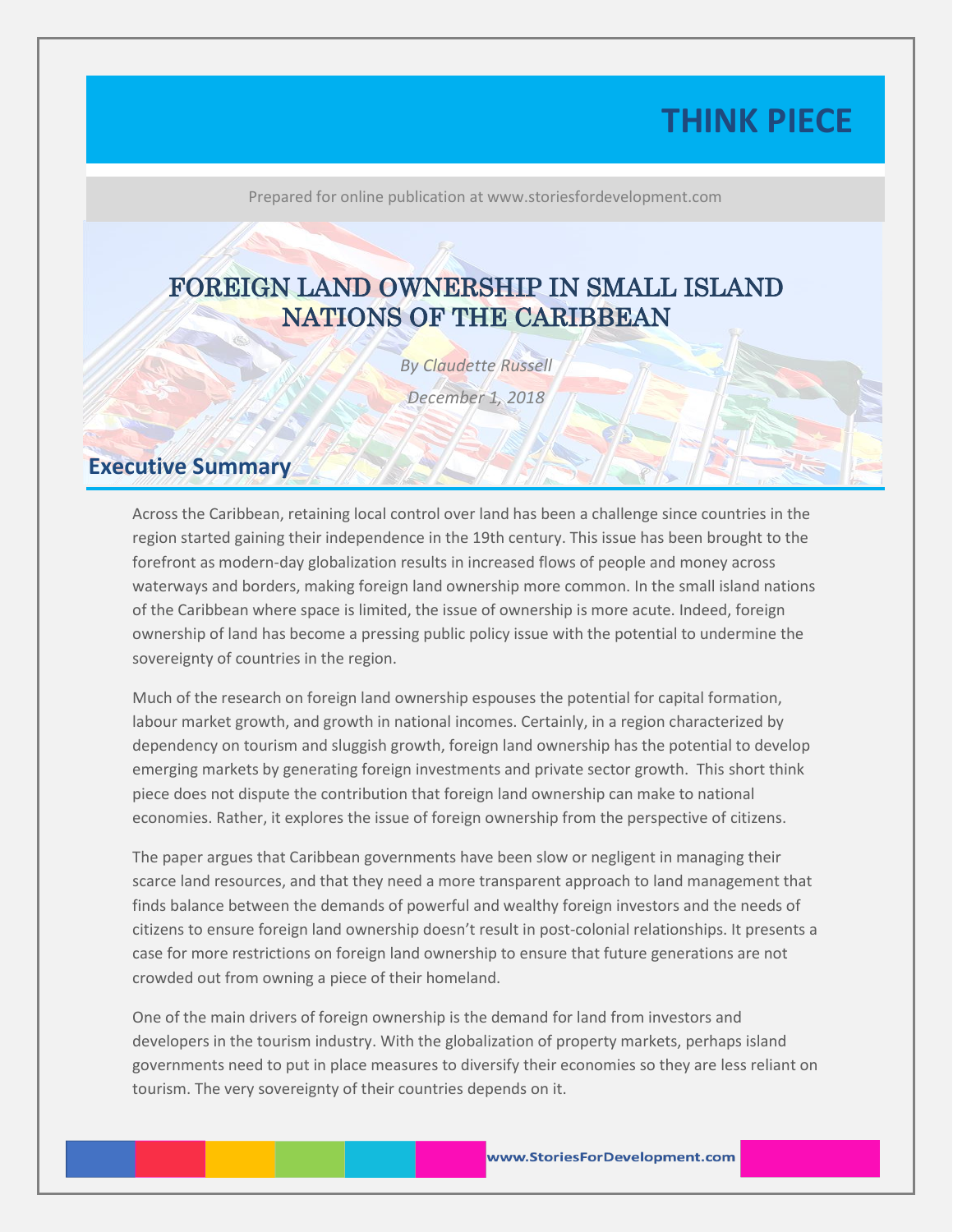## **A. Introduction**

One of the key features of globalization is the flow of people and money across waterways and borders. The process of globalization has been examined from various perspectives, but how it affects land and people is important for the development of communities and their people. In small island nations where space is limited, foreign ownership of land in a globalized world has become a pressing public policy issue that has the potential to undermine the sovereignty of nations.

Many of the countries in the Caribbean are classified in development lexicon as middle-income or upper middle-income countries. The reality is, however, that despite their middle-income status, most of the countries in the region continue to face challenges characterized by economies dependent on tourism and suffering from periods of sluggish growth. There is ample research to suggest that foreign land ownership has the potential to develop emerging markets. But, the implications for local citizens is often under-stated or, more importantly, disrupts the ability of local citizens to grow.

This paper explores the issue of foreign land ownership in the Caribbean from the perspective of local citizens. It presents a case for more restrictions on foreigners who want to own land in these small countries.

#### **B. Context**

#### **GOVERNING LAND IN SMALL ISLAND NATIONS**

Small island nations of the Caribbean share unique socio-economic and environmental challenges, similar to those in other parts of the world. Key among these challenges are exposure to natural disasters, small domestic markets, and the scarcity of land resources (Briguglio 2003). "These characteristics impose upon these small nations varying levels of vulnerability, which present particular challenges for sustainable development." The emerging realities of climate change are largely the reason that already limited land is severely threatened by disappearing coastlines with "grave vulnerability to natural disasters" (CARICOM, 2005). Naturally, this has implications for the availability of land suitable for settlement.

Certainly, Caribbean governments must recognize that access to land is important to their nations. Land ownership enables people to have a stake in the development of their communities, and in turn, people are more inclined to be active and involved citizens.

Effective land administration is also critical for managing the close relationship between land and society. Today, foreign land ownership is resulting in new post-colonial relationship between island nations and foreign land owners, reversing the gains made from the colonial era. Therefore, land ownership has important implications for sovereignty.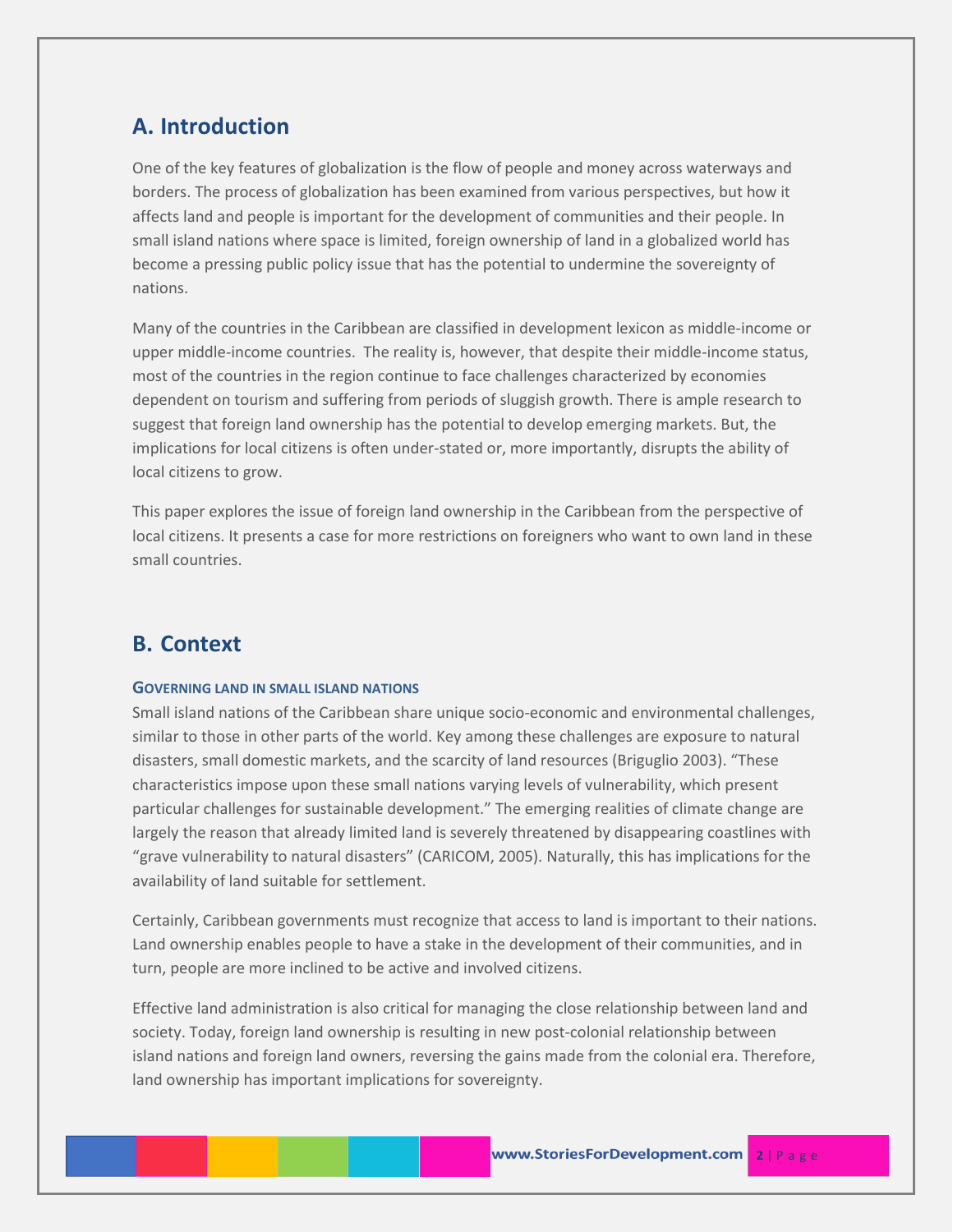Unfortunately, Caribbean governments have been slow or negligent to manage their scarce land resources. Land planning regulations and policies in the region are often outdated or lack coordinated approaches (Griffith-Charles, 2017). Many governments have fallen victim to the challenges that small nations face in a highly competitive global world. The pressures to become 'developed', to increase 'economic growth', and to make 'progress', as defined by Western standards, supersede other socio-economic factors that contribute to the sovereignty of small island nations, and their uniqueness such as their environment and their people.

Further, the management of state-owned land as well as the variety of mechanisms for encouraging the private use of land through leases and other arrangements have also been a challenge for Caribbean governments. They recognize that as land management becomes increasingly more subject to exigencies of the private land market, the institutions of land administration must also change (Caribbean Land Policy Network, 2003). Unfortunately, the transfer of land to foreigners often lacks transparency and is characterized by power asymmetries between the rich and the poor, developed and developing nations, or by powerful leaders and powerless citizens. The transactions that transfer land are generally based on hidden codes of conduct that often do not favour local citizen (Smaller and Mann, 2009).

Joseph Atherley, Leader of the Opposition in Barbados, recently proclaimed that "If there is one mandate any government in 2018 ought to have and to seriously internalise and undertake, is to address the matter of ownership and ownership structures in Barbados." Caribbean governments require well-articulated land management policies that are responsive to short-term demands, but do not compromise the need for long-term sustainable development. They need a new framework for balancing competing goals resulting from the globalization of property markets.

#### **EFFECTS OF MIGRATION ON LAND OWNERSHIP IN SMALL ISLAND NATIONS**

Centuries old movement of labour migrants in search of wealth and prosperity are enduring features of the Caribbean. Facilitated by the region's colonial past and subsequent decolonialization process, over the last 50 years more than five million people from the Caribbean (present population of about 37 million) have migrated out of the region (Economic Commission for Latin America and the Caribbean, 2006).

Caribbean nations have consistently had among the highest emigration rates of workers in the world. In Jamaica, for example, 85 percent of skilled individuals emigrated to OECD countries from 1965 to 2000 – twelve times that of high-income countries and eight times the world average (Docquier & Marfouk, 2005).

But new trends in return migration suggest that the movement of labour out of the Caribbean may be reversing, as older workers living abroad show signs of returning home. This first wave of returnees is consistent with models of international labour migration that have always assumed some migrants will be inclined to return to their countries of origin. These patterns of movement into and out of the region have significant implications for who acquires land and who doesn't.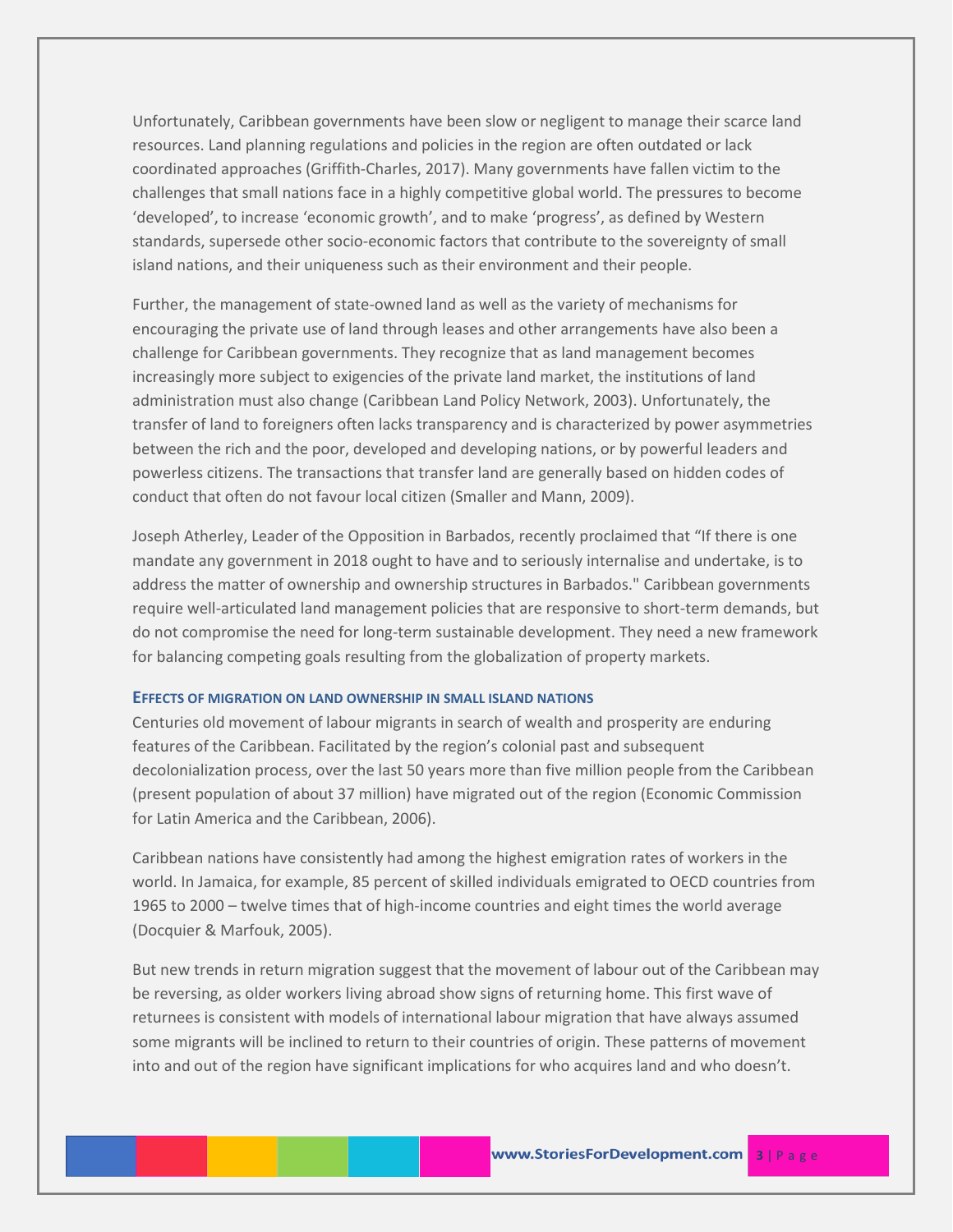Some migrants return as retirees. But the great majority return to skilled or semi-skilled jobs in response to improved economic conditions in their homeland to capitalize on the skills and experience gained in the global North.

Clearly, when skilled workers, who are more likely to have higher earnings, leave a country, this results in "frequent cases of absenteeism" from family land, and the loss of local purchasing power (Caribbean Land Policy Network, 2003). But when they return, if land ownership is not properly managed through generations, this has implications for land ownership. It could mean that returnees will be looking for a place to live with their renewed purchasing power.

At the same time that Caribbean nationals are leaving and returning home, cities around the world have become sources of tourists to Caribbean destinations. There has been an increase in the number of direct flights from major hubs with tourists choosing the Caribbean as a preferred winter destination. Indeed, foreigners from the global North, usually with disposable income, are visiting the region in growing numbers. Today, tourism has become the most important productive sector in the region in terms of its contribution to Gross Domestic Product (GDP) and foreign exchange earnings (CARICOM, 2017).

The island of Bequia, part of St. Vincent and the Grenadines, doubles in size from January to April, when 5,000 tourists flock to this small island. Many are not only enticed to visit for a few months, but some have decided to buy a piece of Caribbean paradise.

In Jamaica, the tourism sector continues to drive foreign investments, foster growth in the sector, generate jobs, and increase foreign exchange earnings (Jamaica Information Service, 2017).

The extent to which Caribbean countries rely on tourism is reflected below:

- Jamaica (27.4 percent of GDP)
- St. Lucia (39 percent of GDP)
- Barbados (39.4 percent of GDP)
- The Bahamas (48.4 percent of GDP)
- Antigua & Barbuda (77.4 percent of GDP) (World Travel and Tourism Council, 2012).

This is why tourism development and ultimately access to land has become a pressing issue in many island nations. The globalization of property markets is a new reality for Caribbean countries.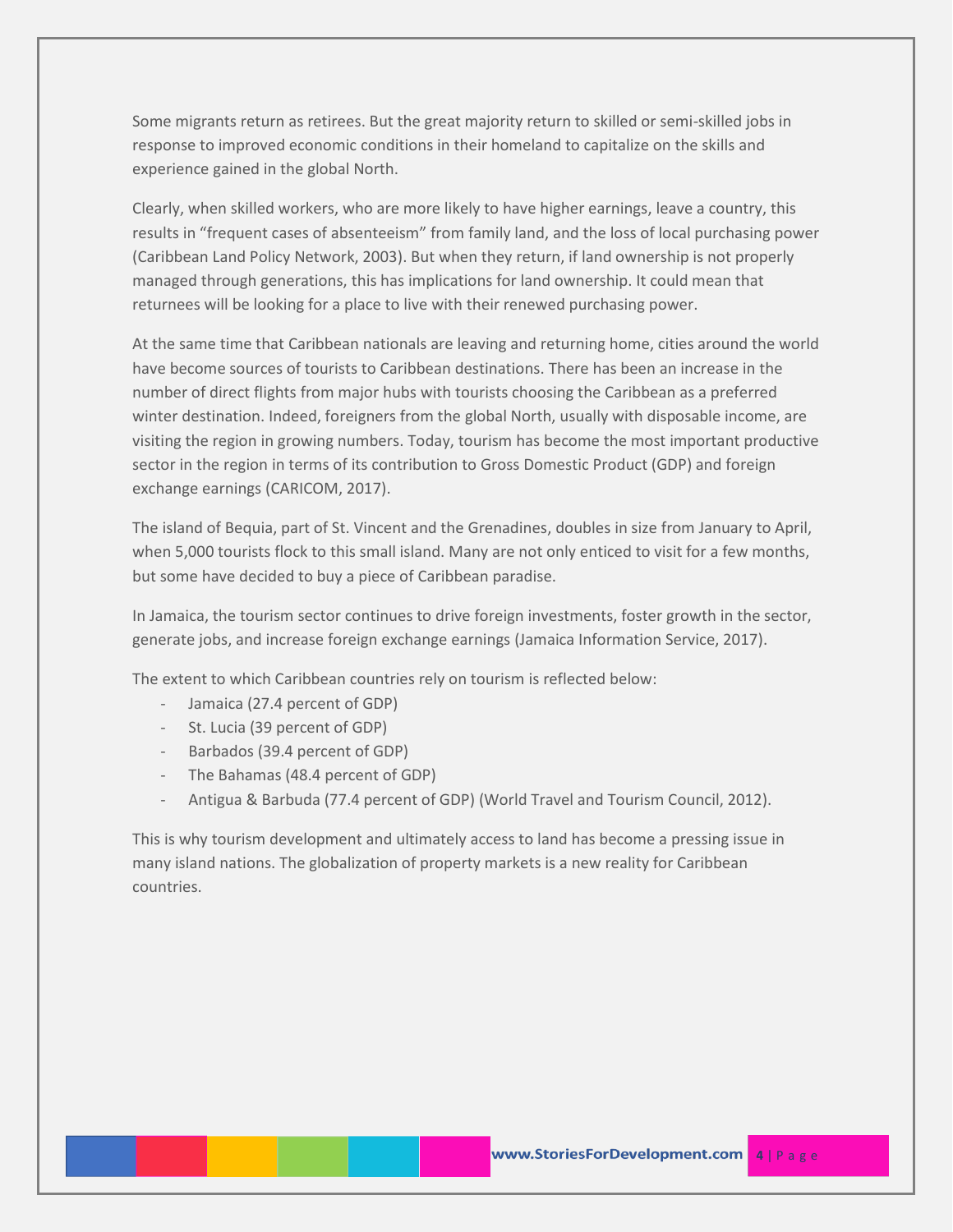#### **C. Overview of foreign land ownership in small island nations**

Across the globe, investors from foreign countries are acquiring land in developing countries – mainly in Africa, South and Central America and Southeast Asia. Since 2000, approximately 15-20 million ha of land worldwide have been acquired or are under negotiation in the context of the recent surge of FDI in land (Federal Ministry for Economic Cooperation and Development, 2009).

Some small nations have put in place measures to protect their land by requiring potential owners to acquire permits, pay extra fees, or pass a criminal background check. Mauritius, a small island nation with a population of 1.1 million people and land mass of 2040 square kilometres (less than half the size of Trinidad and Tobago) is one such country. Located in the Indian Ocean east of Madagascar, Mauritius restricts foreigners from land ownership under the Non-Citizen (Property Restriction) Act 1975 – foreigners cannot acquire property without special government approval, which is rarely granted.

In New Zealand, Prime Minister Jacinda Ardern recently passed legislation to ban foreigners from buying most types of homes. After a spending splurge by millionaires, house prices increased by more than 60 percent in the past 10 years. The bill will tackle run-away housing prices which left home ownership out of reach for many local buyers.

There is limited research on the success of the measures like the ones used in Mauritius and New Zealand to restrict foreign land ownership. Therefore, more study is needed to understand whether measures to protect land from foreign investors and developers have been effective.

For many Caribbean countries, retaining local control of the land has not been a priority, because land development is intricately linked to a reliance on tourism. In Antigua and Barbuda, land ownership is prohibited on the smaller island of Barbuda, which has a unique system of collective ownership or communally-owned land. This ensures that no one on the island is excluded from owning property. Since the devasting hurricane in 2017 that destroyed 95 percent of all property on the island, the Government of Antigua and Barbuda is proposing to lift foreign ownership restrictions on Barbuda to speed up the rebuilding process. Barbuda's system of communal land ownership which has been in place since the abolition of slavery is under threat. While Prime Minister Gaston Browne sees changes to ownership restrictions as key to rebuilding Barbuda, the people of Barbuda are concerned that their island's economy will be based on tourism as is the case in Antigua, "where foreign powers control the economies and the land to the exclusion of local citizens" (Wong, 2017). Indeed, one prominent Antiguan journalist and political activist, Tim Hector, once lamented that "[t]he country is not really ours. It's just here for the tourists."

Much of the Caribbean does not deter foreign ownership and foreign development, especially from large transnational businesses in the tourism industry. Transactions of land transfers are not well documented, but anecdotal observations reveal some obvious questions.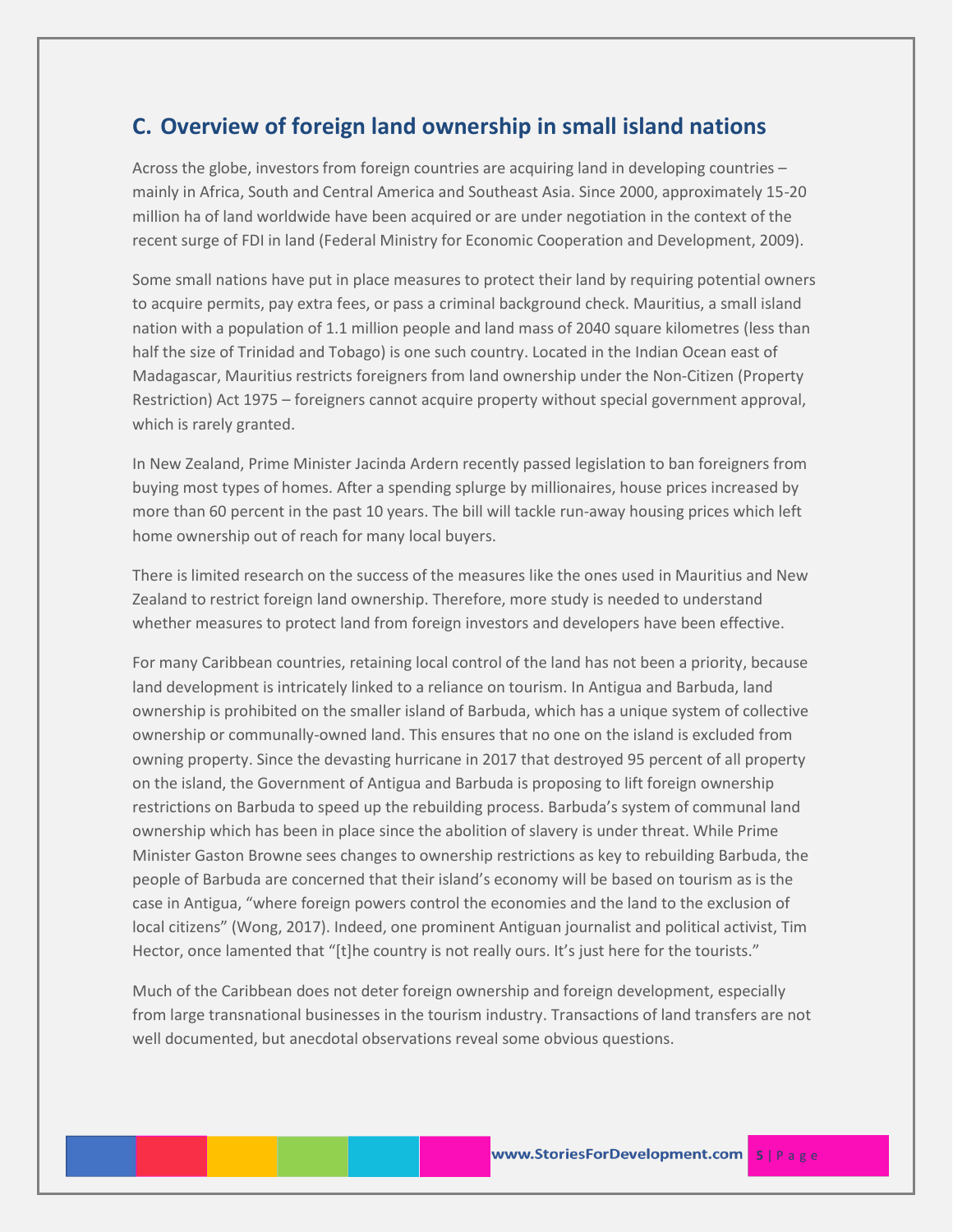In St. Lucia, with a population of 160,000, there are three Sandals Resorts on an island of 600 square kilometres, two of which occupy prime beach property. St. Lucians are increasing voicing their resentment that foreigners are acquiring land not for agricultural purposes, but for tourist development that lead to inflated land prices.

In Barbados, most foreign buyers are British, although there are growing numbers from Canada and the United States. An estimated 15 percent of the foreign buyers are full-time residents, either working for one of the numerous off-shore companies or retired. Of the remaining 85 percent, half rent out their properties for a portion of the year. Further, "coastal lands are now rarely available for sale and where available, they are usually at very high prices. Over the last two decades there has been a tremendous demand for and development of these valuable beachfront lands" (Caribbean Land Policy Network, 2003).

In St. Vincent and the Grenadines, on one of the smaller islands in the Grenadines, Mustique, property is owned primarily by tycoons, movie stars, and royalty. In fact, Vincentians have no prospect of land ownership on most of the islands in the Grenadines, and tend to reside in the main island of St. Vincent or neighbouring island of Bequia.

The struggle to retain local control of land is being waged throughout the Caribbean.

In addition to land ownership, some Caribbean countries grant automatic residency to property buyers. In St. Kitts and Nevis, purchasing a property for US\$400,000 or more, automatically qualifies buyers for residency. The program also gives home buyers visa-free travel to other countries in the region and internationally. Further, homeowners who purchase property under the residency program pay no capital gains tax, no gift tax, no wealth tax, and no inheritance tax. In addition, there is no personal income tax.

Relative to other regions, property in the Caribbean is considered to be at the higher end of the price scale. Private purchases are usually done by lifestyle buyers as opposed to investors, which reduces the level of speculation and risk. One only has to do a Google search on 'how to own land in the Caribbean' to see the growing industry of property developers ready to help foreigners buy a piece of paradise.

There is a view that informal and illegal transactions are occurring between local citizens and between governments and foreigners. Further, these transactions are creating properties that are unaffordable for the working poor and professionals.

*"We need to revisit the issue of foreign land ownership in Barbados, we need to see specifically what that is doing to our development aspirations, we need to see what that is doing to the cost of land, we need to see if whether or not that is further impeding national progress in terms of providing for our own people the privilege and capacity to own in Barbados."* (Joseph Atterley, Leader of the Opposition, Barbados)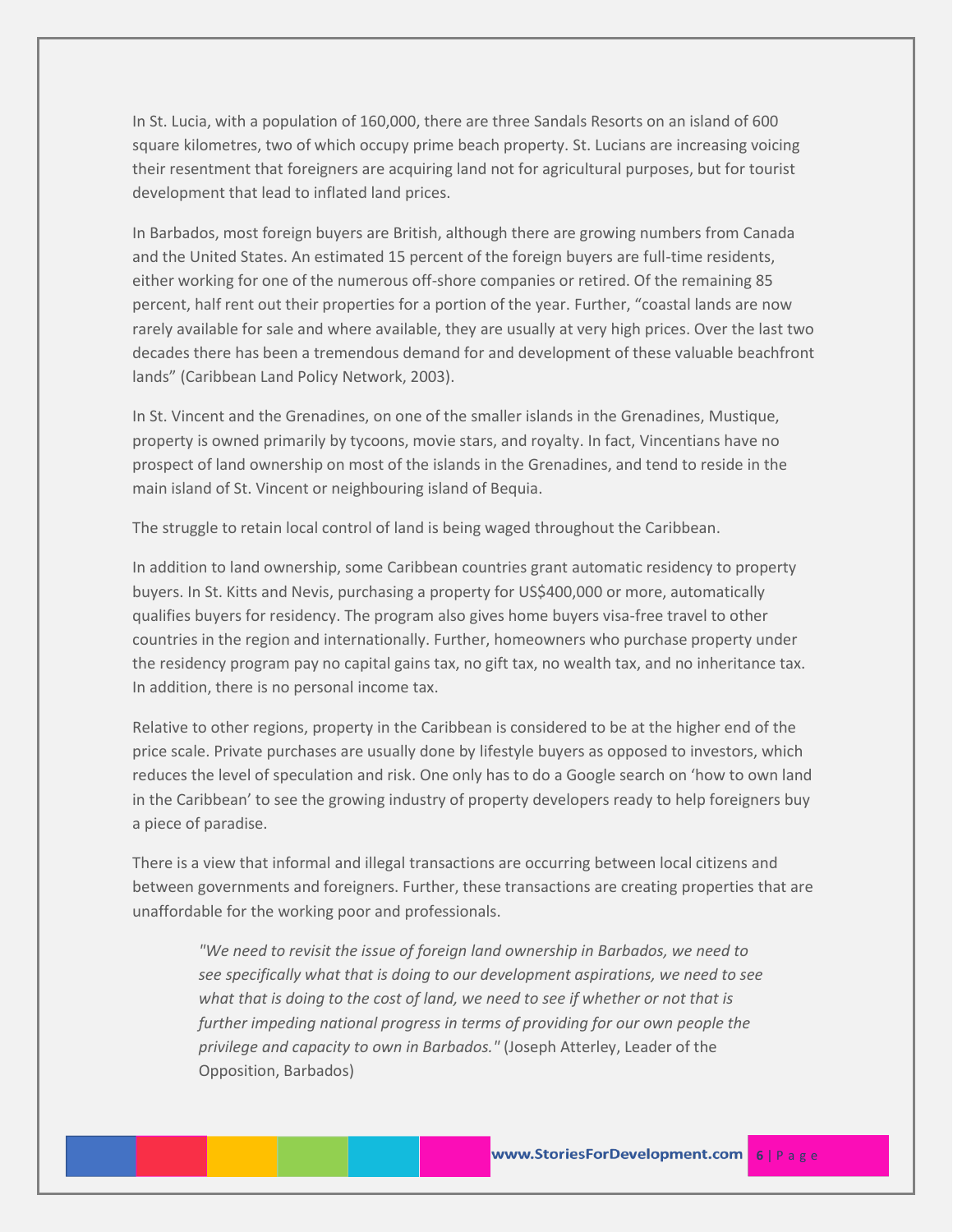#### **D. Implications for local owners**

The people of the Caribbean have wanted to retain ownership of their ancestral land since Haiti won independence from its colonial masters in the 19th century. Following a brutal revolution, the new government at the time put in place provisions to ensure that the people of Haiti owned their land and property.

More than 200 years after the first Caribbean people won their independence, these island nations continue to struggle for their sovereignty. The modern-day challenge is the global pressures for economic development in a region where land is scarce. But finding the right balance between economic development and local land ownership that does not impinge on the ability of citizens to be masters of their own destiny has proved to be difficult. From the perspective of political leaders, the choice almost always leans in the direction of economic development, generated primarily from the tourism industry. But many citizens feel that their voices are not being heard as they see more of their land in the hand of foreign developers and investors.

The story across the region has been similar. The opening of property markets to foreign investors leads to an increased demand for land, particularly land along beaches and in pristine locations. Given that these countries are characterized by limited land base, the pressure on property owners to sell scarce lands increases resulting in a loss of traditional land uses. Increased demand causes the appreciation of property prices, firstly in high demand locations and eventually across the land. Overtime, local buyers find that they are priced out of the market in their homeland (Caribbean Land Policy Network, 2003).

Remembering the vision of the architects of the Haitian revolution, today, land ownership in the small island nations of the Caribbean needs to be considered in the context of what is in the best interest of the people, not simply the economic development of the country.

### **E. Conclusion**

This short think piece presents a case for more restrictions on foreign ownership in the small island nations of the Caribbean to ensure that local buyers and future generations are not prevented from owning a piece of their homeland.

Given the important role that land ownership plays in community development, active citizenship, and sovereignty, the implications that foreign land ownership has for the region is significant. The region would benefit from a more active consideration of how it manages land ownership. Further, it needs to break away from its dependency on tourism, which is one of the factors that is putting pressure on its scarce land resource.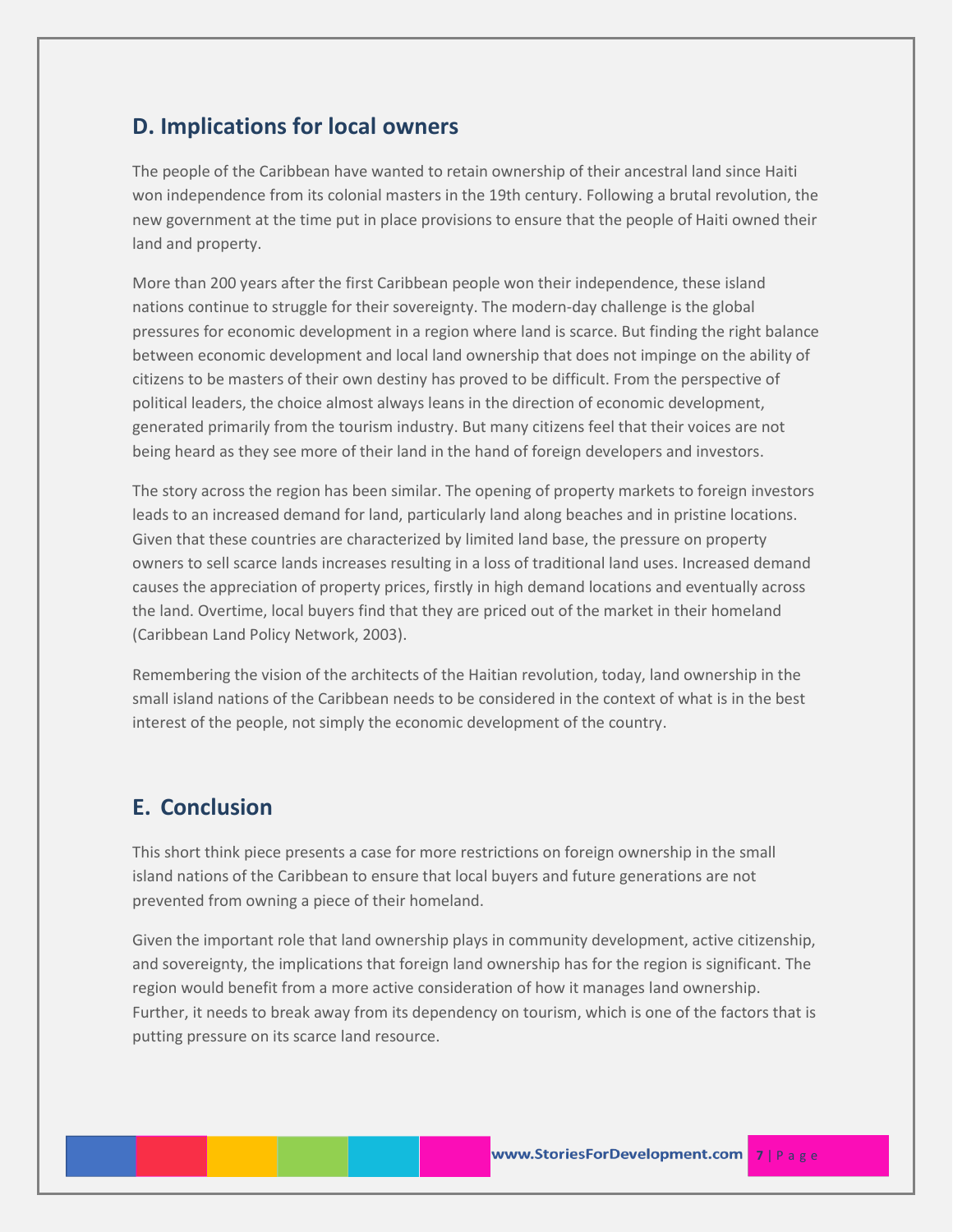Awareness of the challenges associated with land ownership in market-driven economies is a first step. Small island nations, more than ever, need land management and land administration policies that take into consideration legal institutions, political agendas, economic development planning, and environmental management techniques. More and more, these issues intersect in unique ways that causes competing objectives to clash. (Caribbean Land Policy Network, 2003)

What remains apparent is that Caribbean governments must be willing to forego growth generated from tourism so that they can maintain some sense of sovereignty. But some governments still don't recognize the potential severity of the situation. As early as the turn of the century, the Barbados House of Parliament examined the issue of non-national ownership of land and concluded that locals were not being forced from their lands.

And, although no research exists on the success or failure of existing land restriction policies in the Caribbean, it is evident that some ad hoc steps are being taken to maintain local control over land, the one valuable resource many of the islands possess.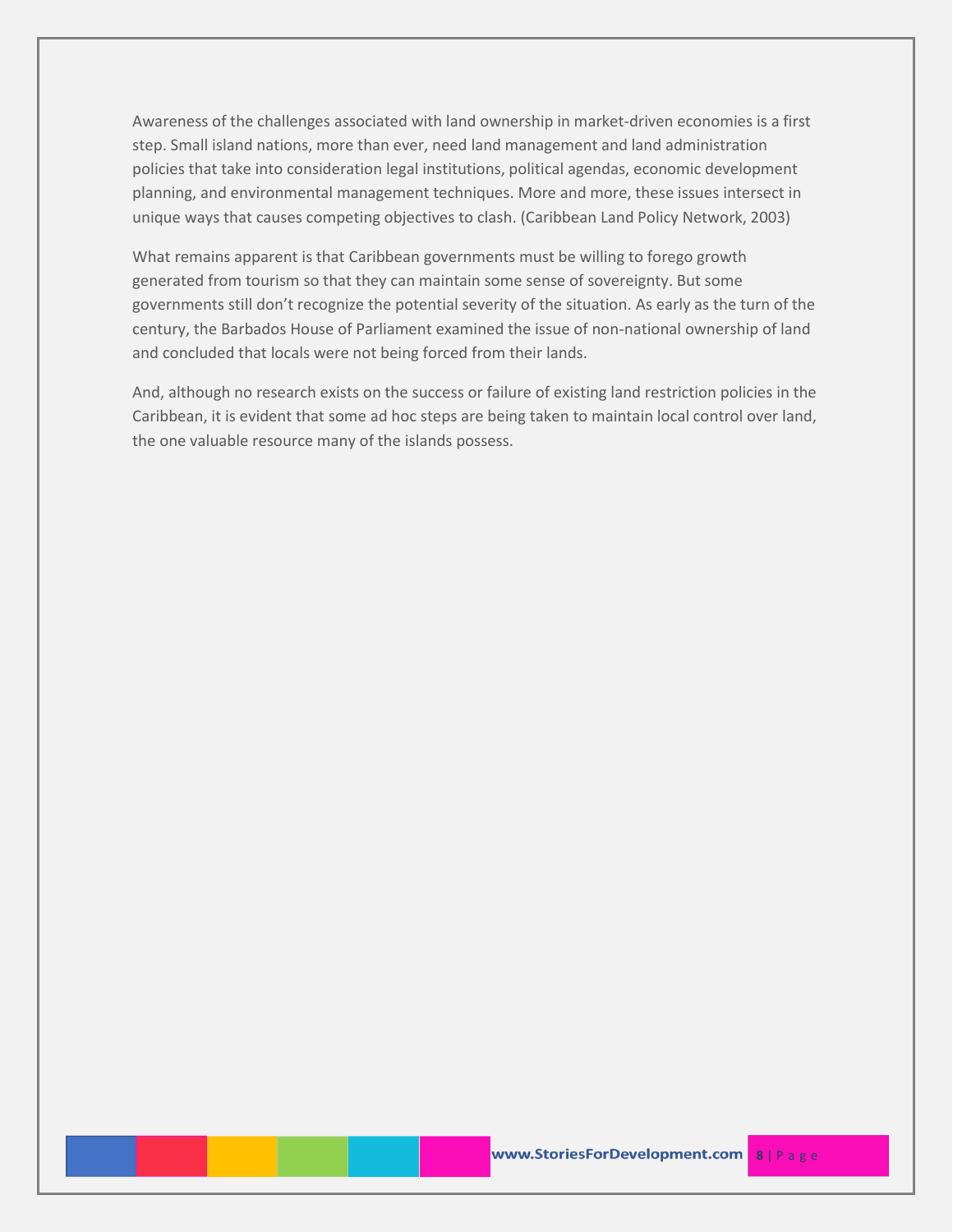#### **References**

Bailey, Liam. (unknown). Buy Property, Get Residency, Retrieved from <https://theaddressmagazine.com/buy-property-get-residency/>

CARICOM (2005). Caribbean Environment Outlook.

- Docquier, Frédéric, Lohest, Olivier, and Marfouk, Abdeslam. (2005). Brain Drain in Developing Regions (1990-2000). *Institute for the Study of Labor*, Discussion Paper Series 168.
- Economic Commission for Latin America and the Caribbean. (2006). Migration in the Caribbean: Brain Drain, Remittances, Diaspora. LC/CAR/L.107.
- Federal Ministry for Economic Cooperation and Development, Germany (2009). Foreign Direct Investment in Land in Developing Countries.
- Griffith-Charles, Charisse and Rajack Robin. (2017). The Challenges of Land Governance in a High-Income, High-Potential Small Island Developing State: The Case of Trinidad and Tobago. Prepared for 2017 World Bank Conference on Land and Poverty.
- Hardy, Gemma. (2018). The island where 19th Century land ownership is at risk, Retrieved from <https://www.bbc.com/news/world-latin-america-42719015>
- Smaller, Carin and Mann, Howard (2009). A Thirst for Distant Lands: Foreign investment in agricultural land and water. *International Institute for Sustainable Development*.
- Wijetunga, A. A. (2000). Policy for Management of State Lands. Land Tenure Center, University of Wisconsin.
- Wong, Dwayne. (2017). Barbuda and the Land Issue in the Caribbean, retrieved [https://www.huffingtonpost.com/entry/barbuda-and-the-land-issue-in-the](https://www.huffingtonpost.com/entry/barbuda-and-the-land-issue-in-the-caribbean_us_5a468eace4b0d86c803c7683)[caribbean\\_us\\_5a468eace4b0d86c803c7683](https://www.huffingtonpost.com/entry/barbuda-and-the-land-issue-in-the-caribbean_us_5a468eace4b0d86c803c7683)
- World Travel and Tourism Council (2012). Comparative Economic Impact of Travel and Tourism, Retrieved from [https://www.wttc.org/economic-impact/benchmark-reports/the-comparative-economic](https://www.wttc.org/economic-impact/benchmark-reports/the-comparative-economic-impact-of-travel-tourism/)[impact-of-travel-tourism/](https://www.wttc.org/economic-impact/benchmark-reports/the-comparative-economic-impact-of-travel-tourism/)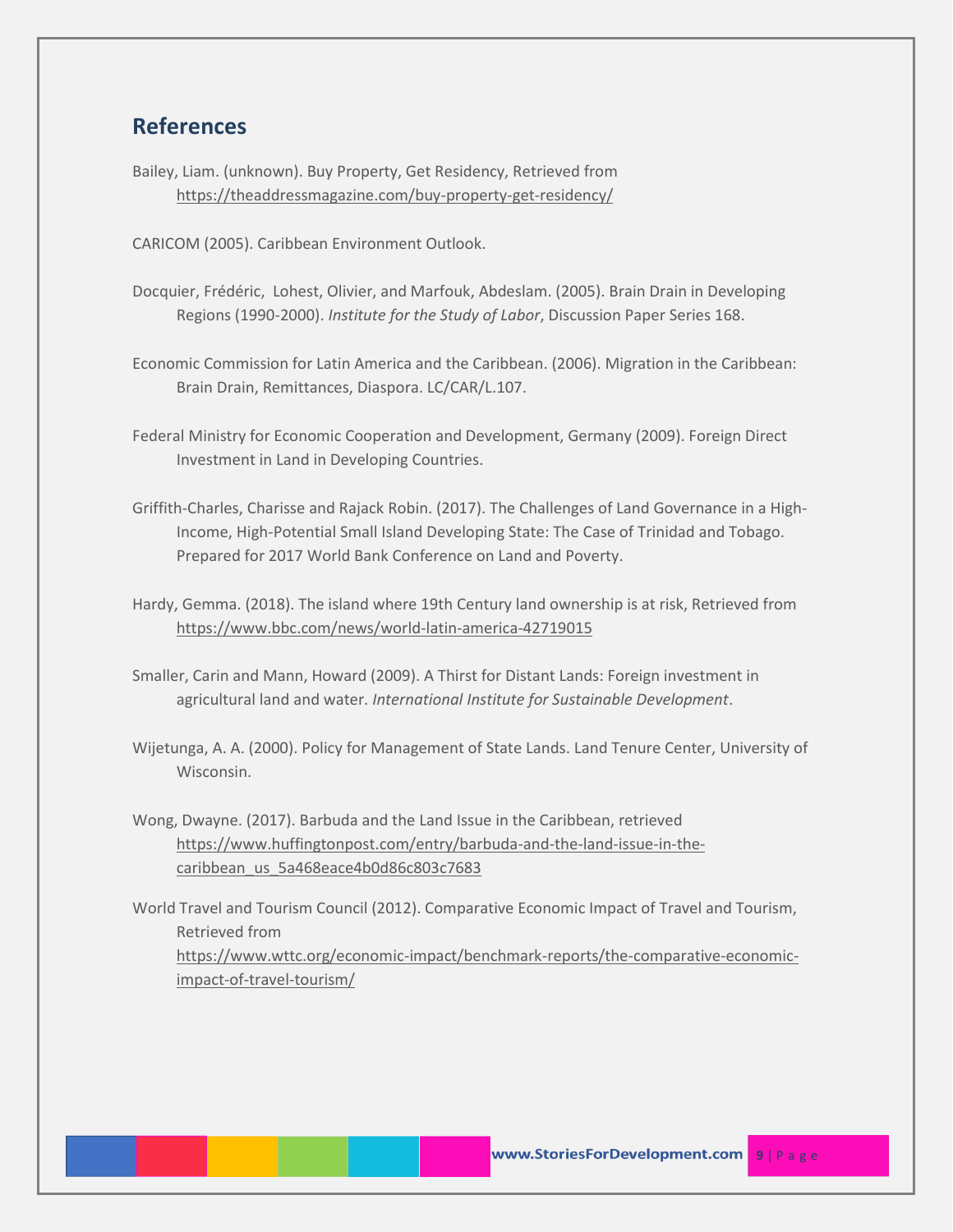#### **About the author**

**Claudette Russell** is a Trinidad born Canadian who has over 30 years of experience in the Public Service of Canada, including more than 12 years at the senior executive level. This experience includes working with various levels of governments, stakeholders, and with international partners and NGOs.

Following her public service career, she has been providing and managing consulting services related to human capital development throughout the Caribbean and in Canada. Her expertise lies in youth development, education reform (especially Indigenous education), technical and vocational education and training, labour market development, and labour market migration, particularly in an international development context. She is a seasoned researcher who has worked in various cross-cultural environments.

Ms. Russell is an M.A. candidate in International Development (anticipated completion 2019) and has an educational background in Statistics, Mathematics and Economics. She has worked consistently on social policy research using statistical analysis and methods in various disciplines.

She is the Owner and Founder of Stories for Development.